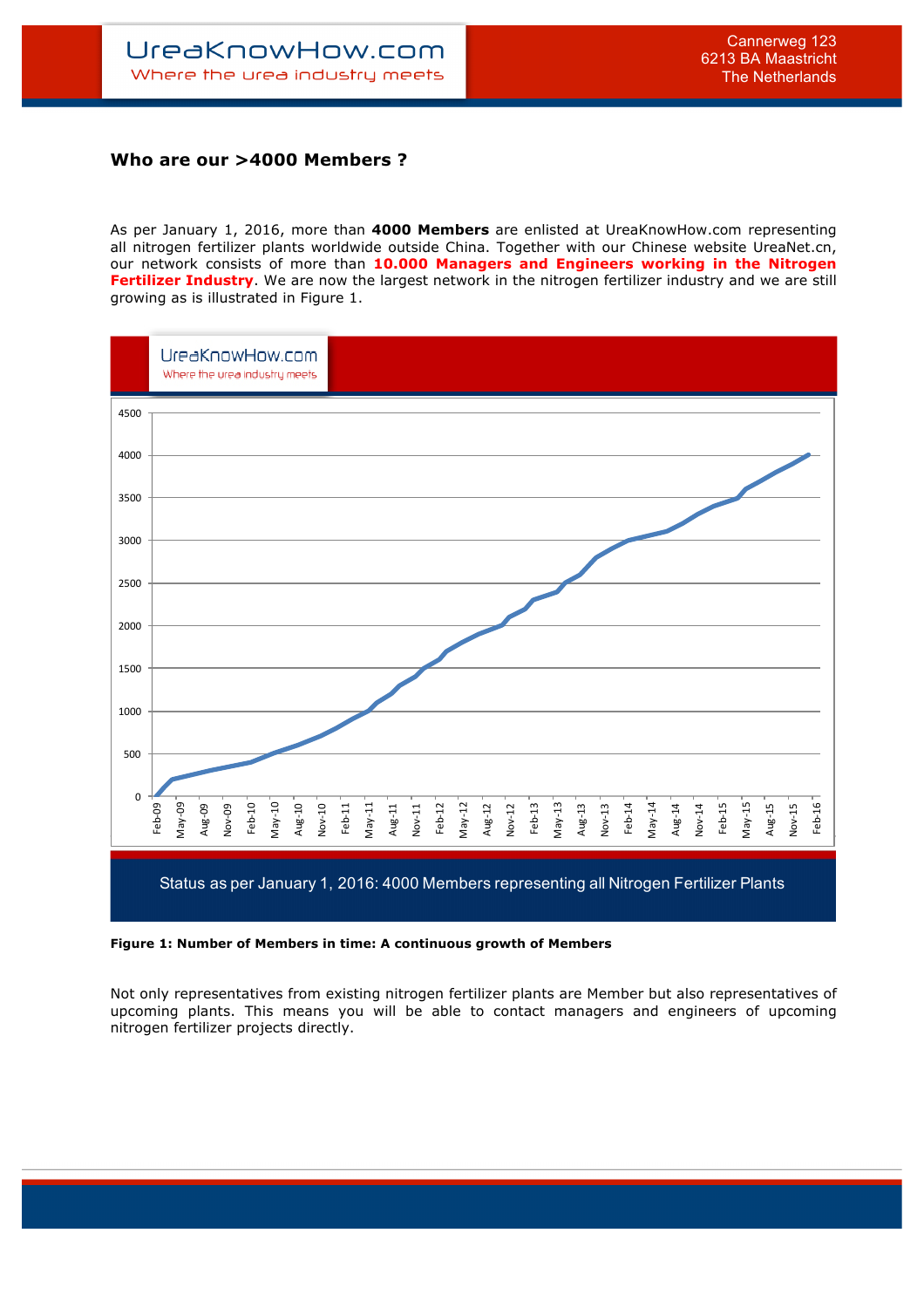Please find below more information about the background of our Members.

Figure 2 shows the location of the urea plants of our Members.

About 45% of our Members are from Asia, China and Oceanie and 20% from the Americas and Caribbean. Further about 20% are from Middle East and Africa and 15% from Europe, Russia and FSU countries.



## **Figure 2: The location of our Members**

Although we are UreaKnowHow.com, many of our Members work in associated ammonia, nitric acid and ammonium nitrate plants.